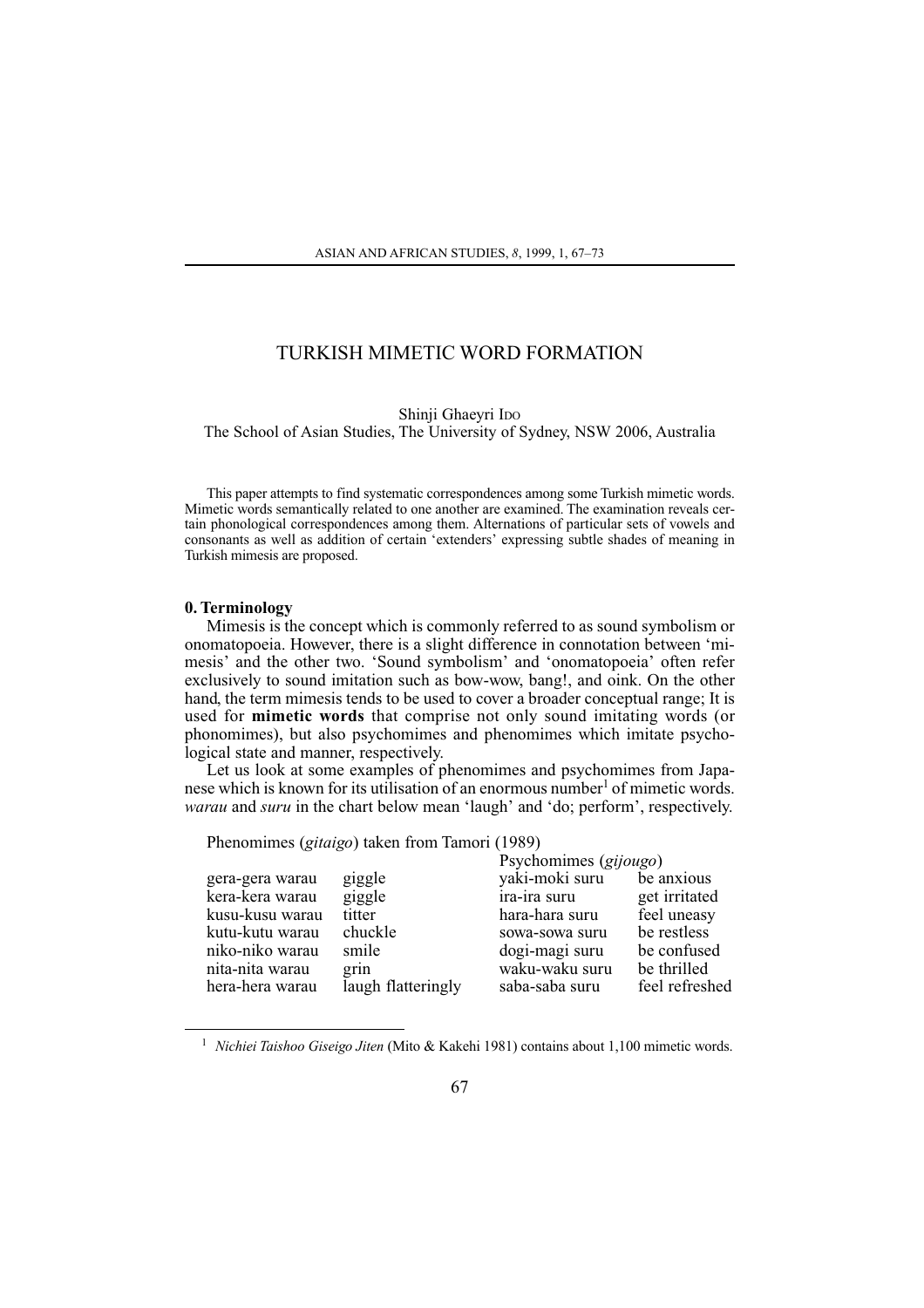Taking into account the large number of phenomimes in Turkish mimesis. I will employ not 'onomatopoeia' and 'onomatopoeic words', but only 'mimesis' and 'mimetic words' in this paper.

### 1. Admission of Mimetic Words

Admission of mimetic words can be a difficult task which requires deliberate selection as well as a good knowledge of the subject language(s). Garrigues' (1995) survey of a Turkish-English dictionary on mimesis includes the word güle-güle as a mimetic word. Nevertheless, the word is actually the verb stem gül- to which the suffix  $-e/-a$  is attached and the reduplication is grammatically required. Virtually, any verb can take this form eg. sev->seve seve, ağla->ağlaya ağlaya, bak->baka baka. Therefore, words such as these are of verbal origin and can not be accepted as mimetic. I excluded words of non-mimetic origin from the data.

### 2. Object

In the present paper I will attempt to identify systematic correspondences in a group of semantically related Turkish mimetic words. The system consist of what I call vowel alternation, internal vowel alternation, consonant alternation, and **extenders**, $^2$  which work among the mimetic words. These terms are discussed immediately below.

# 3. Accounts for Vowel Alternation, Internal Vowel Alternation, Consonant **Alternation, and Extenders**

### 3.1 Vowel Alternation

In Japanese, systematic correspondences among a number of mimetic words have existed since the earliest written records. For example, in 8th century Japanese, the mimetic words  $saya^3$  and  $s\ddot{o}y\ddot{o}$ , which are used adverbially with the suffixation of ni or tö, coexist. We can contrast the two words with each other as follows.

 $\langle a-\ddot{a}\rangle$  sava $\leftrightarrow$ sövö

We can see the yowels a and  $\ddot{o}$  are altered with each other in the mimetic words saya and söyö. As long as the vowel alternation does not occur in the course of reduplication (in which case it will be called internal vowel alternation) it will be treated simply as vowel alternation. The following mimetic words from 8th and 17th century Japanese are also examples of vowel alternation.

 $\langle a-\ddot{o}\rangle$  kawara $\leftrightarrow$ köwörö<sup>4</sup>  $\leq$ u-o $\geq$  suru-suru  $\leftrightarrow$  soro-soro

<sup>&</sup>lt;sup>2</sup> This terminology is adopted from GARRIGUES (1995).

<sup>&</sup>lt;sup>3</sup> This mimetic word derives the verbs *saya-mu* and *saya-gu* and the adjectival noun *saya*ka which in turn derive the noun saya-gi and the adjective saya-kësi, respectively. The derivation of words of mimetic origin in Xâkânî, Modern Uyghur, Turkish, 8th, 17th, and modern Japanese is discussed in details in Ido (1997).

 $4$  köwörö is the 'mimetic stem' of the reduplicated mimetic word köwörö-köwörö.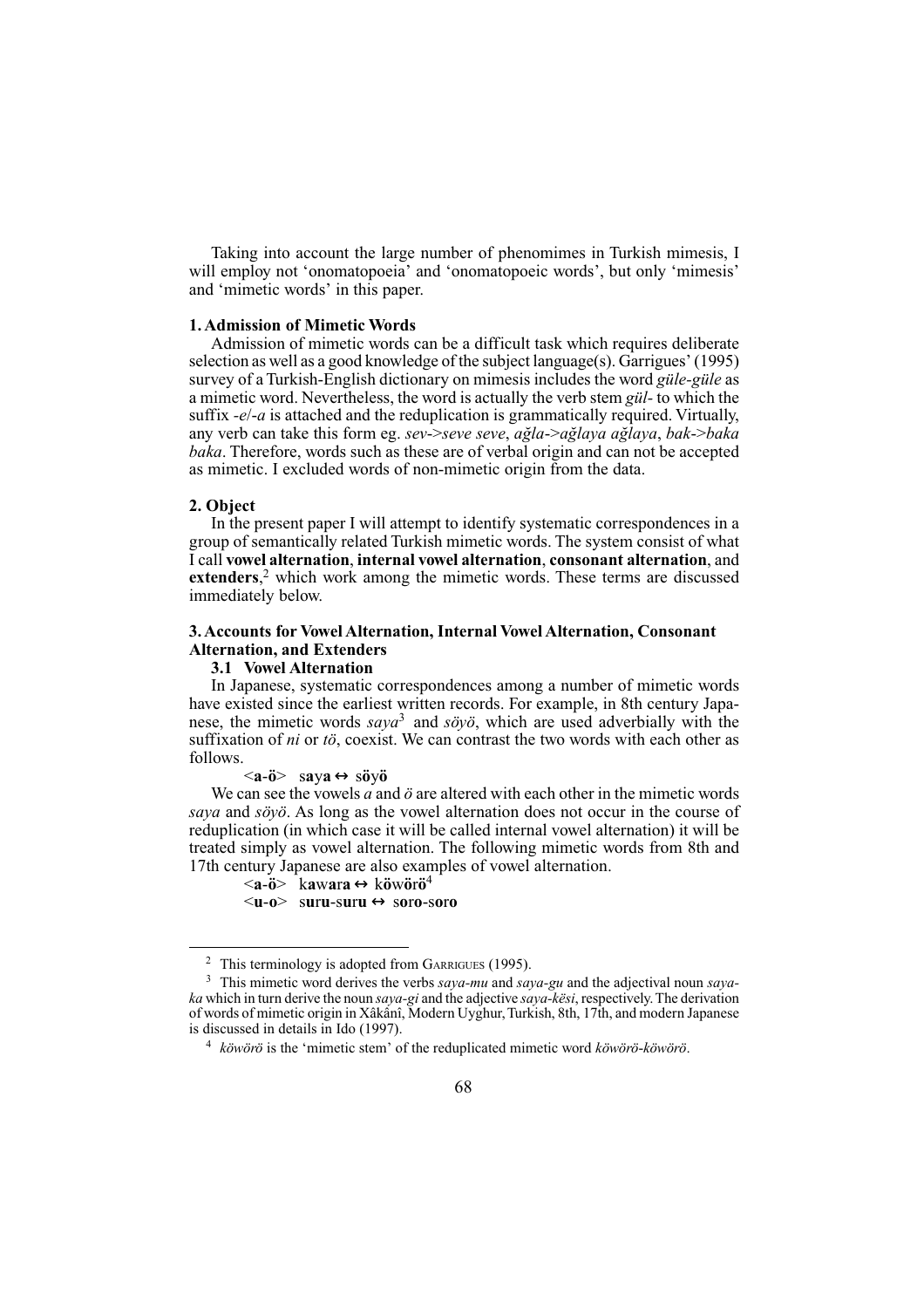# 3.2 Internal Vowel Alternation

Internal vowel alternation is the vowel alternation that takes place in the course of reduplication. To account for internal vowel alternation, we can find more appropriate examples in Turkic languages than in Japanese.<sup>5</sup> Let us look at the following examples in the 11th century Xâkânî Turkic, which was the official language of the Karakhanids:

 $\langle a-u\rangle$  car-cur, cart-curt, sal-sul, gart-qurt, garc-qurc, yakı:-yukı:

 $\langle a-0 \rangle$  cak-cok, cağı:-coğı:

The pairs of vowels found in English mimetic words may also serve as examples of internal vowel alternation such as, <i-o> ding-dong, tick-tock, flip-flop.

### **3.3 Consonant Alternation**

Some mimetic words have consonant alternated counterparts. An example of consonant alternation from 17th century Japanese is shown below.

 $\langle \phi - b \rangle$   $\phi$  doto- $\phi$  doto  $\leftrightarrow$  boto-boto

# 3.4 Extenders

A number of mimetic words have a counterpart with an 'extender'. For instance, in 8th century Japanese, there are such pairs as tödö 'the sound of knocking, the footsteps of a horse/horses' and tödörö 'a loud sound'. What morphologically differentiates the two is only the occurrence of ro in to dono:

<-rö> tödö ↔ tödörö

# **4. Turkish Mimetic Word Formation**

In this section, I will attempt to account for some semantically related variations of Turkish mimetic words in terms of the above explained alternation patterns and extenders. English translations of mimetic words are taken from Iz and Hony (1993).

## 4.1 The Vowel Alternation <a-1>

The vowel alternation  $a$ -*t* that produces slight differences between the meanings of mimetic words can be identified in Turkish. The connotations with which  $\iota$  is associated are lightness, smallness and quickness, in comparison with those with which  $a$  is associated. In other words,  $i$  is diminutive compared to  $a$ .

| pat     | 'thud'     | nıt     | 'sound of dripping water'  |
|---------|------------|---------|----------------------------|
| pat-pat | 'thudding' | pit-pit | '(heart)palpitate rapidly' |

<sup>&</sup>lt;sup>5</sup> In Japanese and Korean, vowel alternation appears to generate new words rather than reduplicated parts with different vowels, which contributes to the extensive and systematic use of mimesis. The Japanese mimetic words with internal vowel alternation are hence small in number. Moreover, many of such mimetic words can be recognised as compounds of two semantically close mimetic stems. Taking kara-koro in the chart below as an example, kara and koro can be identified and the mimetic stem of the mimetic word kara-kara and the mimetic word korokoro, respectively.

Japanese <a-o> kara-koro gata-goto gasa-goso gara-goro gatan-goton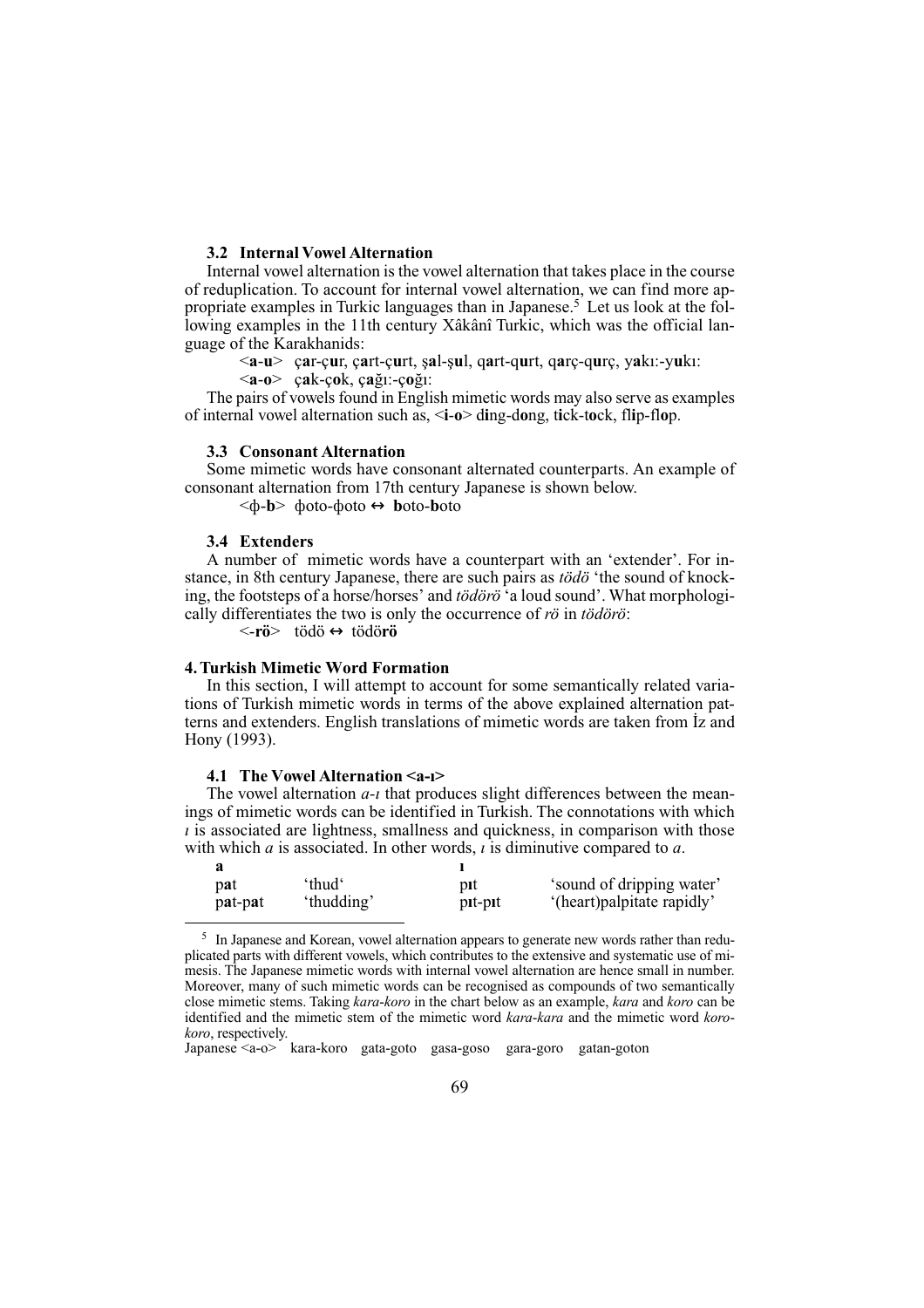| patir-patir | 'sound of footsteps'    | pitir-pitir | 'sound of rapid footsteps'    |
|-------------|-------------------------|-------------|-------------------------------|
| sap         | 'sound of kissing'      | SID         | 'plop; a sudden slight noise' |
| şapır-şapır | 'smacking of lips'      | sipir-sipir | 'falling in drops'            |
| paril-paril | 'ablaze, very brightly' | piril-piril | 'very brightly, brilliantly,  |
|             |                         |             | flashing'                     |

#### 4.2 The Internal Vowel Alternation <a-u>

| In Turkish $a$ and $u$ involve in Internal Vowel Alternation. For example:                |                                |
|-------------------------------------------------------------------------------------------|--------------------------------|
| car-cur 'in a wasteful/squandering manner' hart-hurt 'munch crunch'                       |                                |
| car-cur 'loud and continuous noise/talk'                                                  | fart-furt 'talking nonsense'   |
| har-hur 'confusion'                                                                       | zart-zurt '(give orders/talk)  |
|                                                                                           | in a loud blustering manner'   |
| tak-tuk 'tack!, tock!'                                                                    | farta-furta 'talking nonsense' |
| In Turkish, as shown in the immediately preceding section, the $a$ - <i>i</i> alternation |                                |
| used to concrete ano pair of 'mimotic stams' og eath eath and atty attunitional           |                                |

is used to generate one pair of 'mimetic stems' eg. *catur-catur* and *cutur-cutur* whereas the  $a$ -u alternation is used for vowel modification in the reduplicated part, that is in internal vowel alternation eg. *çatır-çutur*. Some examples are shown below.

| çakır-çukur | chewing noise                    | çangır-çungur | clink-clank                                                |
|-------------|----------------------------------|---------------|------------------------------------------------------------|
| çatır-çutur | 'cracking/clashing<br>noise'     | langır-lungur | 'random/tactless talk, in<br>a loud voice, with a          |
|             |                                  |               | vulgar accent'                                             |
| gacir-gucur | 'creaking'                       | tangir-tungur | 'loud clanging noise'                                      |
| hapir-hupur | ye- 'gulp down<br>noisily'       | cangil-cungul | 'ding-dong, noisily'                                       |
| haşır-huşur | 'crunching, crushing<br>(sound)' | cangil-cungul | ' of harsh broken speech;<br>foreign/provincial<br>accent' |
| hatır-hutur | 'harsh crunching'                | dangil-dungul | 'boorish'                                                  |
| katır-kutur | 'crunching'                      | carpik-curpuk | 'crooked, deformed'                                        |
| şapır-şupur | 'smacking of lips'               |               |                                                            |
| takır-tukur | 'alternate tapping and knocking' |               |                                                            |
| sakır-sukur | 'rattling, banging'              |               |                                                            |
|             |                                  |               |                                                            |

When the reduplication of a mimetic stem in the  $C^1V^1C^2V^2+r$  form is asymmetric, interestingly enough, the stem is always CaCir. Therefore asymmetrically<br>reduplicated  $C^1V^1C^2V^2+r$  stems can only take the form of CaCir-CuCur. (Most of  $C^{1}V^{1}C^{2}V^{2}$ +r stems are in either of the following forms due to various phonological constrictions<sup>6</sup> on the form: C<sub>1</sub>C<sub>1</sub>r, C<sub>a</sub>C<sub>1</sub>r, C<sub>0</sub>C<sub>ur</sub>, C<sub>u</sub>C<sub>u</sub>c<sub>i</sub> C<sub>1</sub><sup>c</sup><sub>u</sub>C<sub>u</sub>C<sub>u</sub>C<sub>u</sub>C<sub>u</sub>C<sub>u</sub>C<sub>u</sub>C<sub>u</sub> form is though not the result of two different internal vowel alternations, i.e., <au> for the first syllable and <1-u> for the second. In this form, the internal vowel alternation occurs only in the first syllable. This means only  $a$  in the initial syllable of the stem becomes  $u$  and the  $u$  in the reduplicated part in turn requires the

 $6\text{ The phonological restrictions are described in details in Ido (forthcoming).}$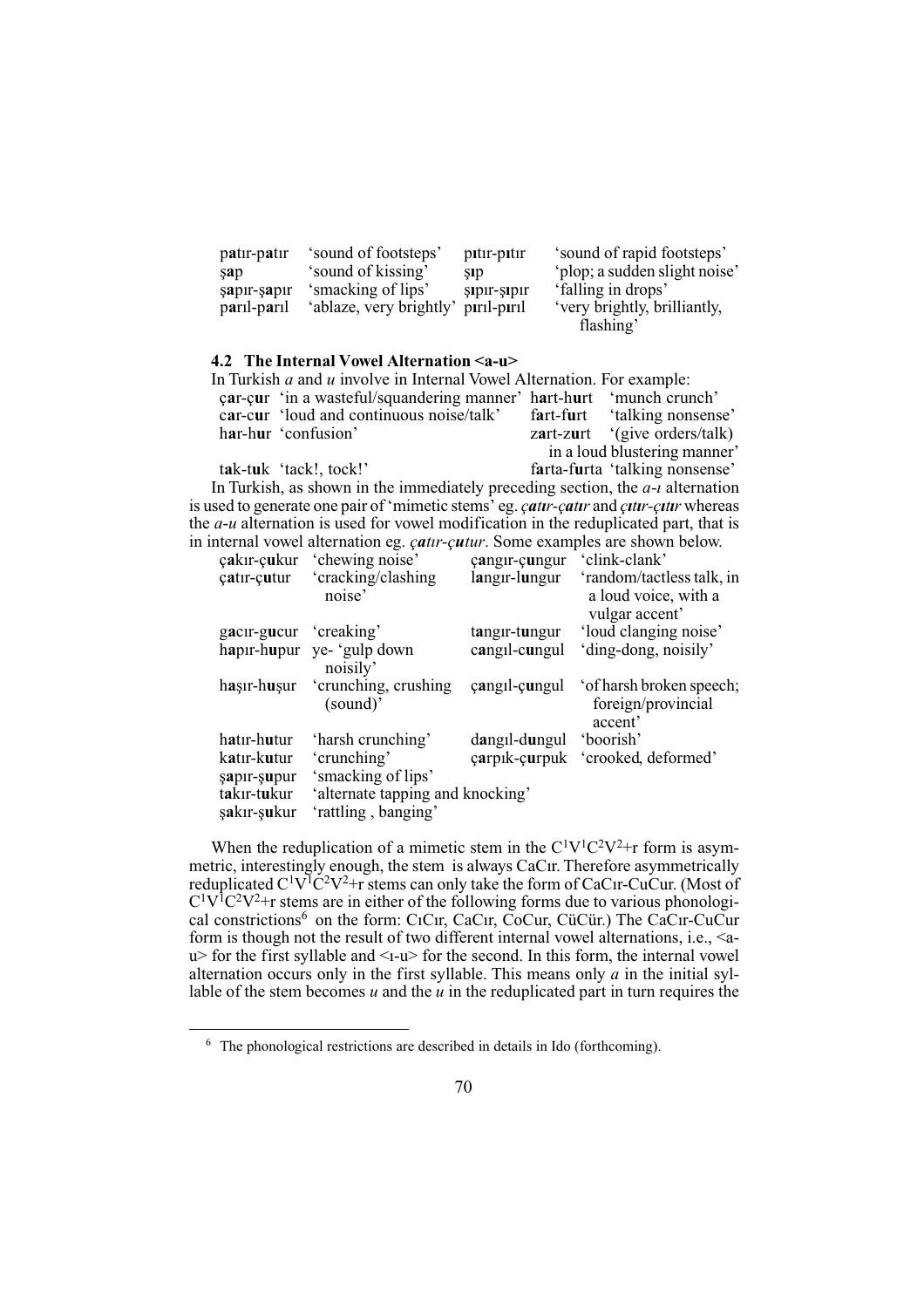following  $u$  according to the rules set by yowel harmony. This can be confirmed by looking at the reduplication of stems which are not in the form of CaCır, for instance, *carpik-curpuk*. The fact that all the reduplicated parts in the mimetic words in the chart have only us as their vowels shows the validity of the idea of single internal vowel alternation.<sup>7</sup>

Vowels involved in the external and internal vowel alternations in the mimesis of Turkish (as well as Uyghur and Xâkânî) are, unlike in Japanese and Korean mimes which have such vowel alternation pairs as  $a-i$  and  $a-e$  (see Garrigues 1995), confined to the back vowels  $a$ ,  $u$ , and  $i$ .

### 4.3 The Consonant Alternation <k-t-p>

Consonant alternation is applied in mimetic usage in Turkish to a certain degree. However, it is difficult to present all sets of consonants since the number of Turkish mimetic words is insufficient to detect every relationship between particular consonants. There is a possibility that there could be more sets of consonants involved in Turkish consonant alternation than I propose in this section. Etymological studies and comparative studies between Turkic languages may help finding more sets of consonants. Taking the meanings of mimetic words into account, possible sets would be  $f-h$ ,  $s-s$ ,  $h-k$ , and  $k-t-p$ . The following are examples of the  $s$ -s and  $f$ -h alternations:

| faşır-faşır          | $f1sin-f1sin$                     |
|----------------------|-----------------------------------|
| 'splashing, rushing' | 'hiss (of burning/running water)' |
| $f1$ sır-fışır       | $h_1$ sır- $h_1$ sır              |
| 'rustling'           | 'rustling'                        |

Among the above possible sets of consonants,  $k-t-p$  is the only set which can be said with certainty to be involved in consonant alternation. Some examples are shown below.

| $t-k$ |                     | tak-tak 'knock knock'                   | takır-takır   | 'clippety-clop'                |
|-------|---------------------|-----------------------------------------|---------------|--------------------------------|
|       | $t_1k-t_1k$         | 'ticking'                               | tıkır-tıkır   | 'with a clinking/rattling      |
|       |                     |                                         |               | noise'                         |
| t-p   | $tip-tip$           | 'tap-tap, pit a pat'                    | tipir-tipir   | 'drip-drip, pat-pat'           |
| $p-t$ | pat-pat             | 'thudding'                              | patır-patır   | 'sound of footsteps'           |
|       | $p_{1}t$ - $p_{1}t$ | '(heart) palpitate                      | pitir-pitir   | 'sound of rapid footsteps'     |
|       |                     | rapidly'                                | pütür-pütür   | 'rough/chapped (skin)'         |
| k-t   |                     | küt-küt 'sound of knocking,             | kütür-kütür   | '(eating) with a crunch'       |
|       |                     | heartbeating'                           | kıtır-kıtır   | 'crackling, crunching,         |
|       |                     |                                         |               | gnashing'                      |
|       |                     |                                         | katır-katır   | 'sound of crunching'           |
|       |                     | <b>p-t-k</b> pat-küt 'sound of repeated | patır-kütür   | 'with the noise of footsteps'  |
|       |                     | blows'                                  | paldır-küldür | 'with great noise and clatter' |
|       |                     |                                         |               |                                |

 $\frac{7}{7}$  This applies also to modern Uyghur, eg. tagir-tugur, cagir-cugur, kaldir-kuldur, targgturuq, djangur-djungur, yaras-yurus, šar-šur, par-pur, yart-yurt, paj-puj, waj-wuj, gaj-guj,  $pan-pu\eta$  etc.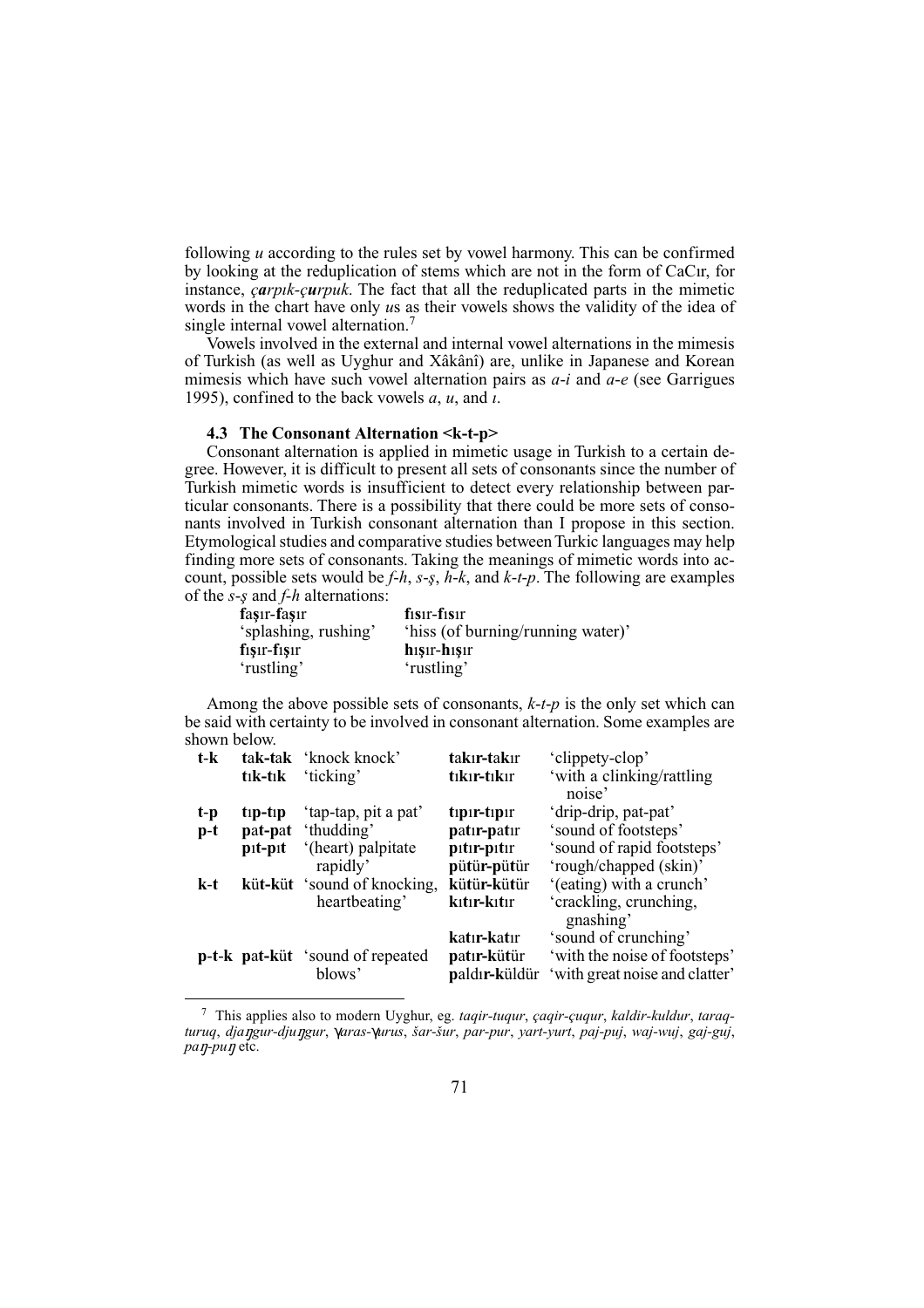Noticeable is that the consonants  $k$ ,  $t$ , and  $p$  are all voiceless plosives. The bilabial, alveolar, and velar voiceless plosives share the same characters in terms of manner of articulation and voicedness. The phonetic characteristics  $k$ ,  $t$ , and  $p$  have in common are apparently associated with the semantic implications shared by the members of the group of mimetic words linked with the consonant alternation.

As can be seen in the above table, in Turkish, the alternating phonetic quality among the sets of consonants involved in the consonant alternation is the place of articulation. This sort of alternating phonetic characteristic among semantically related mimetic words can be different in other languages. For example, in Japanese mimesis, generally speaking, it is voicedness that alternates in the consonant alternation.

### 4.4 The Extenders  $\leq$ -Vr, -Vl, -t>

Turkish appears to have a number of extenders, though the existence of them is not as evident as it is in Japanese. In the above chart we can find the mimetic words in the left column also appearing in the right column with the extender -Vr suffixed to them (V is subject to vowel harmony rules), e.g., tip-tip and tipir-tipir. Note, however, mimetic stems in the  $C^1V^1C^2V^2+r$  form does not necessarily have the corresponding  $C^1V^1C^2$  form. For example, *homur-homur* and *kww-kww* exist while hom-hom and kiv-kiv do not. Nevertheless, by my estimate, 72 per cent of  $C^1$ -C<sup>2</sup> sets that occur in stems of mimetic words in the  $C^1V^1C^2V^2+r$  form also occur in the  $C^{1}VC^{2}$  form. Moreover, 71 per cent of  $C^{1}-C^{2}$  sets occurring in stems of mimetic words in the  $C^1V^1C^2V^2+1$  form also occur in the  $C^1VC^2$  form. These percentages suggest the existence of the extenders.

Aside from the above mentioned -Vr extender, there are some others such as -VI, -t. Some examples in which these extenders appear are shown below

| har-har                 | fir-fir | $Z1r-Z1r$   | car-cur   | gür-gür     |  |
|-------------------------|---------|-------------|-----------|-------------|--|
| haril-haril firil-firil |         | zırıl-zırıl |           | gürül-gürül |  |
| hart-hart firt-firt     |         | zurt-zurt   | cart-cart |             |  |
|                         |         |             |           |             |  |

It may be possible to assume some infixing extenders such as -mb-, -ng-, -ld-. fingır-fingır zıngır-zıngır cangıl-cungul gümbür-gümbür güldür-güldür

## **5. Conclusive Remarks**

In the present paper, I have attempted to identify some common patterns in groups of mimetic words which are semantically subtly related. Many of the mimetic words in such a group systematically correspond to one another in terms of phonology. Such correspondences are indicated according to the following four rules:

| 1. The Vowel Alternation          | $\langle$ a-1 $>$              |
|-----------------------------------|--------------------------------|
| 2. The Internal Vowel Alternation | $\langle 2-11\rangle$          |
| 3. The Consonant Alternation      | $\langle k-t-p \rangle$        |
| 4. The Extenders                  | $\langle -Vr, -Vl, -t \rangle$ |

However, it should be noted that these rules apply only to a part of the Turkish mimetic lexicon, but not to its entirety.